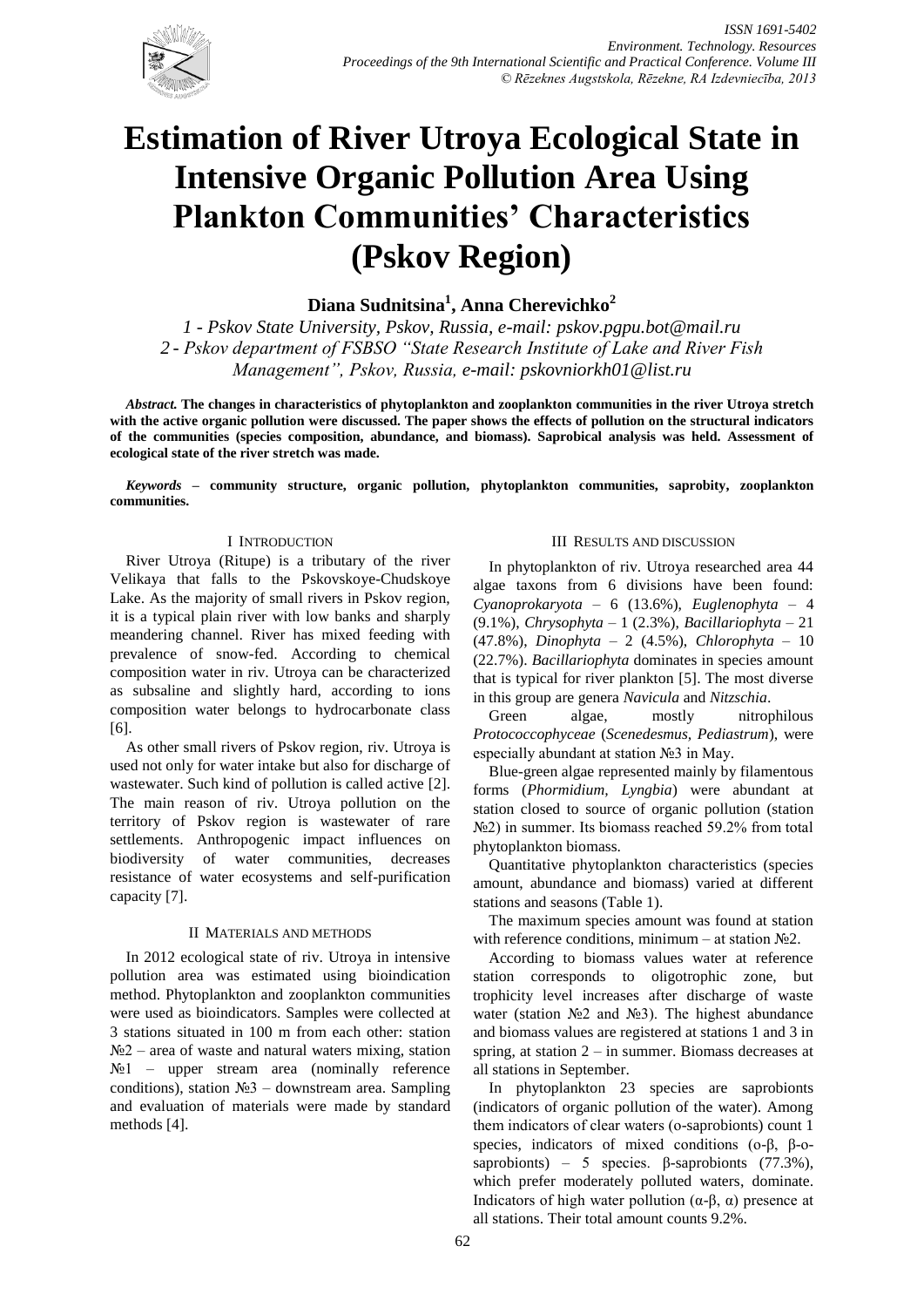#### **Sudnitsina D., Cherevichko A.** *ESTIMATION OF RIVER UTROYA ECOLOGICAL STATE IN INTENSIVE ORGANIC POLLUTION AREA USING PLANKTON COMMUNITIES' CHARACTERISTICS (PSKOV REGION)*

## **Characteristics** Station 1 Station 2 Station 3 **Spring Species amount** 15 8 20 **Total abundance,** thousand cells/l 620 620 1080 **Total biomass,**  $g/m^3$  0.65 0.34 1.79 **Summer Species amount** 14 12 10 **Total abundance,** thousand cells/l 500 520 440 **Total biomass,**  $g/m^3$  0.56 0.98 0.54 **Autumn Species amount** 6 **6 1** 7 **4 Total abundance,** thousand cells/l 90 130 250 **Total biomass,**  $g/m<sup>3</sup>$  0.14 0.17 0.10

#### TABLE I

STRUCTURAL CHARACTERISTICS OF RIV. UTROYA PHYTOPLANKTON AT DIFFERENT STATIONS AND SEASONS 2012

Saprobity indexes slightly changed on stations in different seasons and varied from 1.95 till 2.26, that corresponds to β-mesosaprobic zone, III water quality class [8].

In zooplankton of riv. Utroya waste water discharge area following 20 species were found: rotifers (*Rotatoria*) represented by 2 species, copepods (*Copepoda*) – 5, cladoceran (*Cladocera*) – 13 species. During vegetation period zooplankton quantity varied in range  $0.40 - 5.20$  thousand organizms/m<sup>3</sup> and  $0.004$  $-$  0.072 g/m<sup>3</sup> (Table 2). Maximum abundance and biomass at all researched stations registered in autumn, moreover in zooplankton community filterers (*Bosmina coregoni, Ceriodaphnia qudrangula, Chydorus sphaericus*) dominated.

Shannon-Weaver index calculated according to zooplankton biomass varied from 1.5 till 2.8 bits/g. Low biodiversity was observed in spring during river flood.

Among zooplankton saprobionts β-o and βsaprobionts (indicators of slightly and moderately polluted waters) dominate (65% from all species amount). Saprobity indexes for zooplankton ranged from 1.51 till 1.98 and corresponded to moderately organic polluted waters (β-mesosaprobic zone). Maximum saprobity indexes were registered at station 3.

#### TABLE 2

#### ZOOPLANKTON ABUNDANCE (N; THOUSAND ORGANIZMS/M3) AND BIOMASS (B; G/M3) IN DIFFERENT **SEASONS**

| <b>Stations</b> | <b>Spring</b> |       | <b>Summer</b> |       | Autumn |       |
|-----------------|---------------|-------|---------------|-------|--------|-------|
|                 | N             | в     | N             | в     | N      | B     |
|                 | 0.50          | 0.004 | 1.26          | 0.025 | 2.28   | 0.057 |
|                 | 0.40          | 0.014 | 1.30          | 0.022 | 4.65   | 0.072 |
|                 | 0.44          | 0.015 | 0.68          | 0.020 | 5.20   | 0.060 |

#### IV CONCLUSIONS

It should be noted that structural characteristics of plankton communities and saprobity indexes at reference station weren't much different from the same characteristics at stations influenced by active pollution. It allows to assume the existence of organic pollution sources situated upper stream from researched area. This hypothesis is confirmed by some hydrochemical water characteristics, using for estimation of water objects ecological state (Table 3)

| <b>Characteristics</b>                        | <b>Station No1</b> |      | Station $N_2$ 3 |      |
|-----------------------------------------------|--------------------|------|-----------------|------|
|                                               | May                | July | May             | July |
| Suspended matter, mg/l                        | 6.3                | 2.9  | 3.9             | 2.5  |
| Water colour, Pt-Co <sup>o</sup> , grad.      | 78                 | 80   | 40              | 40   |
| pН                                            | 7.92               | 7.92 | 8.05            | 8.04 |
| Permanganate oxygen consumed, mg O/l          | 22.7               | 8.0  | 21.2            | 7.2  |
| Biochemical oxygen demand $-5$ day test, mg/l | 1.47               | 2.27 | 1.44            | 0.99 |

TABLE 3 SOME HYDROCHEMICAL CHARACTERISTICS OF THE RIVER UTROYA (GOSNIORKH DATA FUND, 2012)